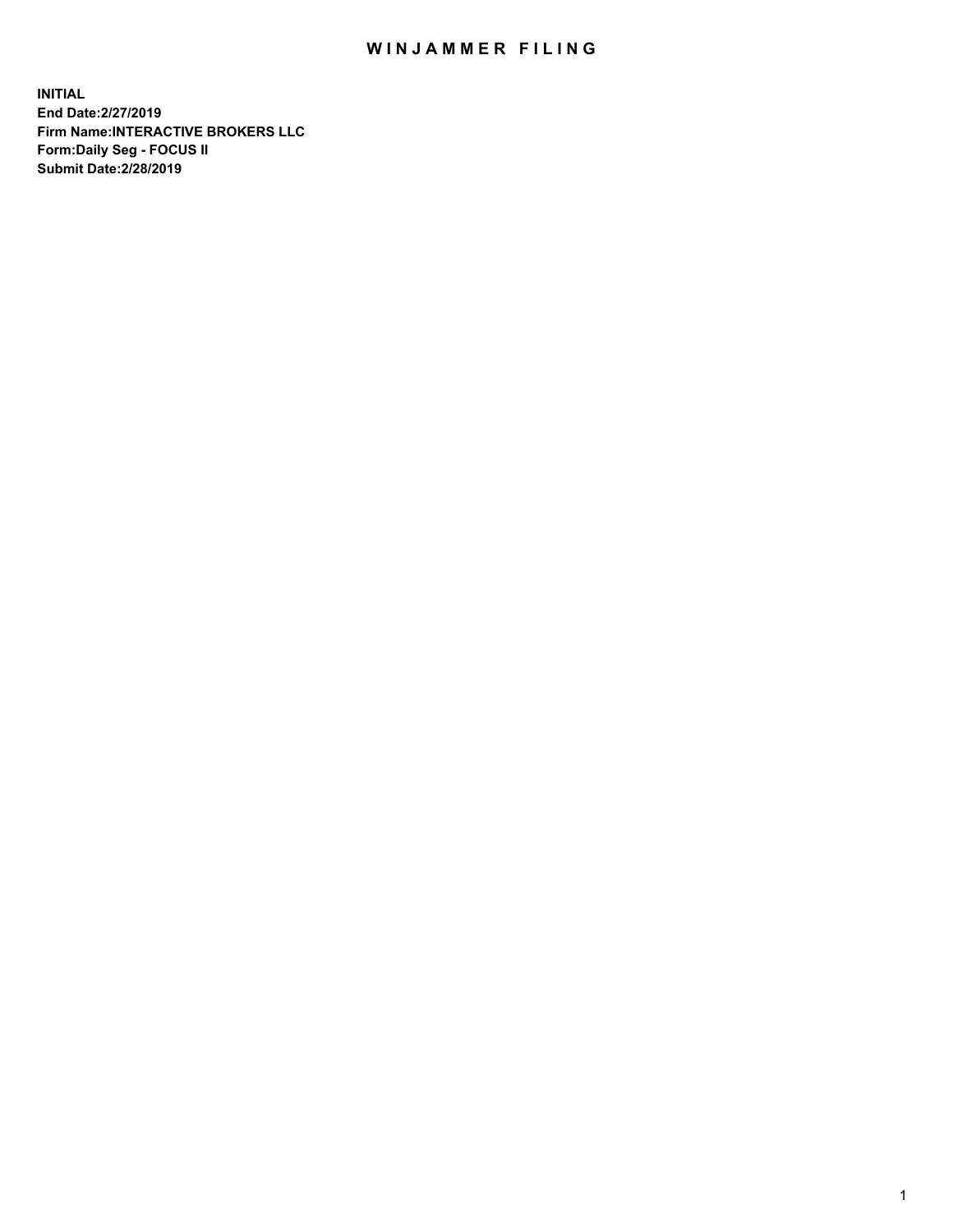**INITIAL End Date:2/27/2019 Firm Name:INTERACTIVE BROKERS LLC Form:Daily Seg - FOCUS II Submit Date:2/28/2019 Daily Segregation - Cover Page**

| Name of Company                                                                                                                                                                                                                                                                                                                | <b>INTERACTIVE BROKERS LLC</b>                                                   |
|--------------------------------------------------------------------------------------------------------------------------------------------------------------------------------------------------------------------------------------------------------------------------------------------------------------------------------|----------------------------------------------------------------------------------|
| <b>Contact Name</b>                                                                                                                                                                                                                                                                                                            | James Menicucci                                                                  |
| <b>Contact Phone Number</b>                                                                                                                                                                                                                                                                                                    | 203-618-8085                                                                     |
| <b>Contact Email Address</b>                                                                                                                                                                                                                                                                                                   | jmenicucci@interactivebrokers.c<br>om                                            |
| FCM's Customer Segregated Funds Residual Interest Target (choose one):<br>a. Minimum dollar amount: ; or<br>b. Minimum percentage of customer segregated funds required:% ; or<br>c. Dollar amount range between: and; or<br>d. Percentage range of customer segregated funds required between:% and%.                         | <u>0</u><br>$\overline{\mathbf{0}}$<br>155,000,000 245,000,000<br>0 <sub>0</sub> |
| FCM's Customer Secured Amount Funds Residual Interest Target (choose one):<br>a. Minimum dollar amount: ; or<br>b. Minimum percentage of customer secured funds required:% ; or<br>c. Dollar amount range between: and; or<br>d. Percentage range of customer secured funds required between:% and%.                           | <u>0</u><br>$\overline{\mathbf{0}}$<br>80,000,000 120,000,000<br>0 <sub>0</sub>  |
| FCM's Cleared Swaps Customer Collateral Residual Interest Target (choose one):<br>a. Minimum dollar amount: ; or<br>b. Minimum percentage of cleared swaps customer collateral required:% ; or<br>c. Dollar amount range between: and; or<br>d. Percentage range of cleared swaps customer collateral required between:% and%. | <u>0</u><br>$\underline{\mathbf{0}}$<br>0 <sub>0</sub><br>0 <sub>0</sub>         |

Attach supporting documents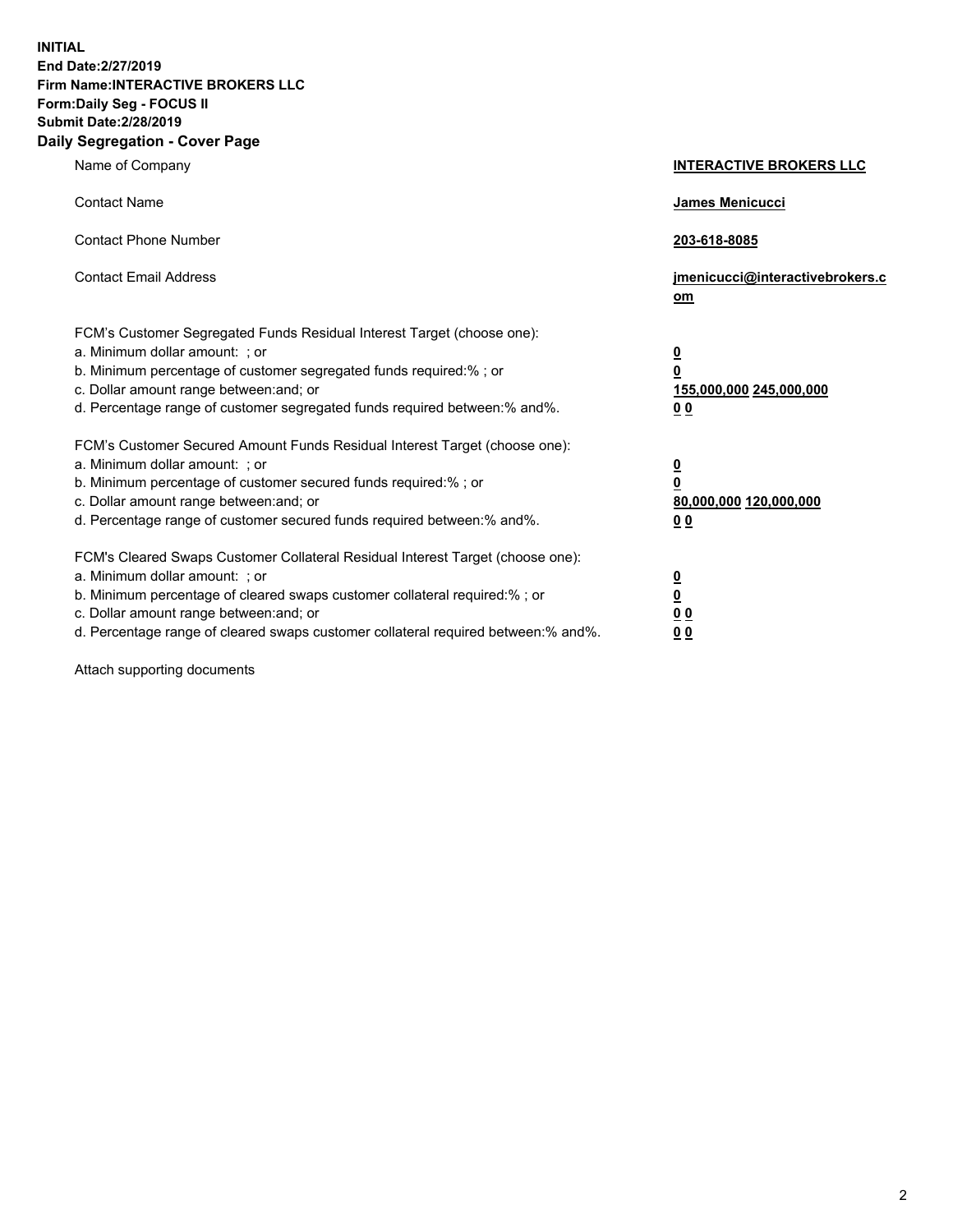## **INITIAL End Date:2/27/2019 Firm Name:INTERACTIVE BROKERS LLC Form:Daily Seg - FOCUS II Submit Date:2/28/2019 Daily Segregation - Secured Amounts**

|                | Daily Ocglegation - Occuled Aniounts                                                              |                                                |
|----------------|---------------------------------------------------------------------------------------------------|------------------------------------------------|
|                | Foreign Futures and Foreign Options Secured Amounts                                               |                                                |
|                | Amount required to be set aside pursuant to law, rule or regulation of a foreign                  | $0$ [7305]                                     |
|                | government or a rule of a self-regulatory organization authorized thereunder                      |                                                |
| $\mathbf{1}$ . | Net ledger balance - Foreign Futures and Foreign Option Trading - All Customers                   |                                                |
|                | A. Cash                                                                                           | 448,259,665 [7315]                             |
|                | B. Securities (at market)                                                                         | $0$ [7317]                                     |
| 2.             | Net unrealized profit (loss) in open futures contracts traded on a foreign board of trade         | $-5,734,660$ [7325]                            |
| 3.             | Exchange traded options                                                                           |                                                |
|                | a. Market value of open option contracts purchased on a foreign board of trade                    | 118,637 [7335]                                 |
|                | b. Market value of open contracts granted (sold) on a foreign board of trade                      | -48,474 [7337]                                 |
| 4.             | Net equity (deficit) (add lines 1.2. and 3.)                                                      | 442,595,168 [7345]                             |
| 5.             | Account liquidating to a deficit and account with a debit balances - gross amount                 | <b>5,399</b> [7351]                            |
|                | Less: amount offset by customer owned securities                                                  | 0 [7352] 5,399 [7354]                          |
| 6.             | Amount required to be set aside as the secured amount - Net Liquidating Equity                    | 442,600,567 [7355]                             |
|                | Method (add lines 4 and 5)                                                                        |                                                |
| 7.             | Greater of amount required to be set aside pursuant to foreign jurisdiction (above) or line<br>6. | 442,600,567 [7360]                             |
|                | FUNDS DEPOSITED IN SEPARATE REGULATION 30.7 ACCOUNTS                                              |                                                |
| 1.             | Cash in banks                                                                                     |                                                |
|                | A. Banks located in the United States                                                             | 56,689,136 [7500]                              |
|                | B. Other banks qualified under Regulation 30.7                                                    | 0 [7520] 56,689,136 [7530]                     |
| 2.             | Securities                                                                                        |                                                |
|                | A. In safekeeping with banks located in the United States                                         | 411,676,152 <sub>[7540]</sub>                  |
|                | B. In safekeeping with other banks qualified under Regulation 30.7                                | 0 [7560] 411,676,152 [7570]                    |
| 3.             | Equities with registered futures commission merchants                                             |                                                |
|                | A. Cash                                                                                           | $0$ [7580]                                     |
|                | <b>B.</b> Securities                                                                              | $0$ [7590]                                     |
|                | C. Unrealized gain (loss) on open futures contracts                                               | $0$ [7600]                                     |
|                | D. Value of long option contracts                                                                 | $0$ [7610]                                     |
|                | E. Value of short option contracts                                                                | 0 [7615] 0 [7620]                              |
| 4.             | Amounts held by clearing organizations of foreign boards of trade                                 |                                                |
|                | A. Cash                                                                                           | $0$ [7640]                                     |
|                | <b>B.</b> Securities                                                                              | $0$ [7650]                                     |
|                | C. Amount due to (from) clearing organization - daily variation                                   | $0$ [7660]                                     |
|                | D. Value of long option contracts                                                                 | $0$ [7670]                                     |
|                | E. Value of short option contracts                                                                | 0 [7675] 0 [7680]                              |
| 5.             | Amounts held by members of foreign boards of trade                                                |                                                |
|                | A. Cash                                                                                           | 96,797,361 [7700]                              |
|                | <b>B.</b> Securities                                                                              | $0$ [7710]                                     |
|                | C. Unrealized gain (loss) on open futures contracts                                               | 4,188,513 [7720]                               |
|                | D. Value of long option contracts                                                                 | 118,637 [7730]                                 |
|                | E. Value of short option contracts                                                                | <u>-48,474</u> [7735] <u>92,679,011</u> [7740] |
| 6.             | Amounts with other depositories designated by a foreign board of trade                            | 0 [7760]                                       |
| 7.             | Segregated funds on hand                                                                          | $0$ [7765]                                     |
| 8.             | Total funds in separate section 30.7 accounts                                                     | 561,044,299 [7770]                             |
| 9.             | Excess (deficiency) Set Aside for Secured Amount (subtract line 7 Secured Statement               | 118,443,732 [7380]                             |
|                | Page 1 from Line 8)                                                                               |                                                |
| 10.            | Management Target Amount for Excess funds in separate section 30.7 accounts                       | 80,000,000 [7780]                              |
| 11.            | Excess (deficiency) funds in separate 30.7 accounts over (under) Management Target                | 38,443,732 [7785]                              |
|                |                                                                                                   |                                                |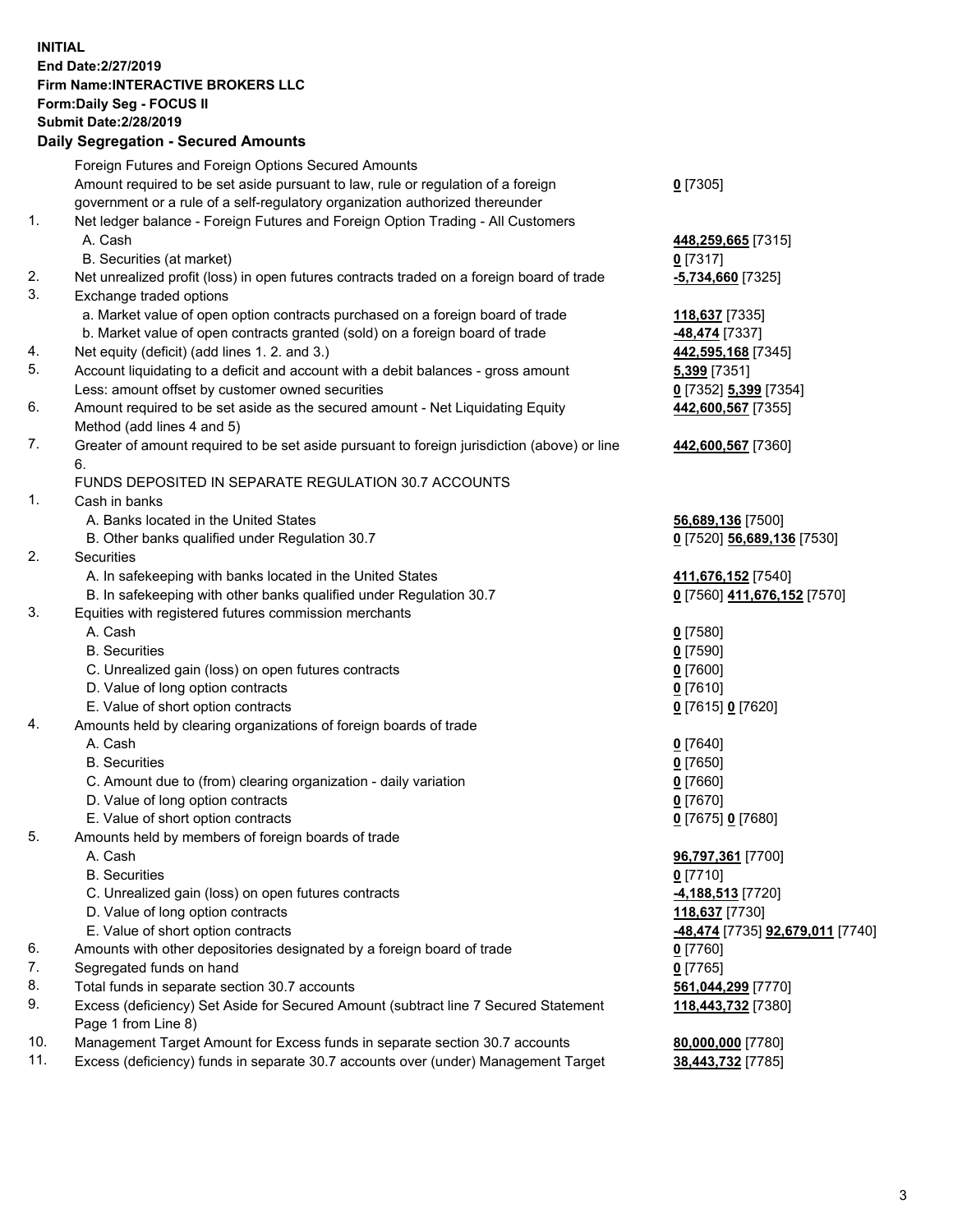**INITIAL End Date:2/27/2019 Firm Name:INTERACTIVE BROKERS LLC Form:Daily Seg - FOCUS II Submit Date:2/28/2019 Daily Segregation - Segregation Statement** SEGREGATION REQUIREMENTS(Section 4d(2) of the CEAct) 1. Net ledger balance A. Cash **3,816,990,224** [7010] B. Securities (at market) **0** [7020] 2. Net unrealized profit (loss) in open futures contracts traded on a contract market **-142,200,702** [7030] 3. Exchange traded options A. Add market value of open option contracts purchased on a contract market **261,296,127** [7032] B. Deduct market value of open option contracts granted (sold) on a contract market **-168,718,574** [7033] 4. Net equity (deficit) (add lines 1, 2 and 3) **3,767,367,075** [7040] 5. Accounts liquidating to a deficit and accounts with debit balances - gross amount **1,227,139** [7045] Less: amount offset by customer securities **0** [7047] **1,227,139** [7050] 6. Amount required to be segregated (add lines 4 and 5) **3,768,594,214** [7060] FUNDS IN SEGREGATED ACCOUNTS 7. Deposited in segregated funds bank accounts A. Cash **504,564,209** [7070] B. Securities representing investments of customers' funds (at market) **2,190,513,990** [7080] C. Securities held for particular customers or option customers in lieu of cash (at market) **0** [7090] 8. Margins on deposit with derivatives clearing organizations of contract markets A. Cash **4,943,181** [7100] B. Securities representing investments of customers' funds (at market) **1,187,093,847** [7110] C. Securities held for particular customers or option customers in lieu of cash (at market) **0** [7120] 9. Net settlement from (to) derivatives clearing organizations of contract markets **-7,804,687** [7130] 10. Exchange traded options A. Value of open long option contracts **261,394,443** [7132] B. Value of open short option contracts **-168,854,976** [7133] 11. Net equities with other FCMs A. Net liquidating equity **0** [7140] B. Securities representing investments of customers' funds (at market) **0** [7160] C. Securities held for particular customers or option customers in lieu of cash (at market) **0** [7170] 12. Segregated funds on hand **0** [7150] 13. Total amount in segregation (add lines 7 through 12) **3,971,850,007** [7180] 14. Excess (deficiency) funds in segregation (subtract line 6 from line 13) **203,255,793** [7190] 15. Management Target Amount for Excess funds in segregation **155,000,000** [7194] **48,255,793** [7198]

16. Excess (deficiency) funds in segregation over (under) Management Target Amount Excess